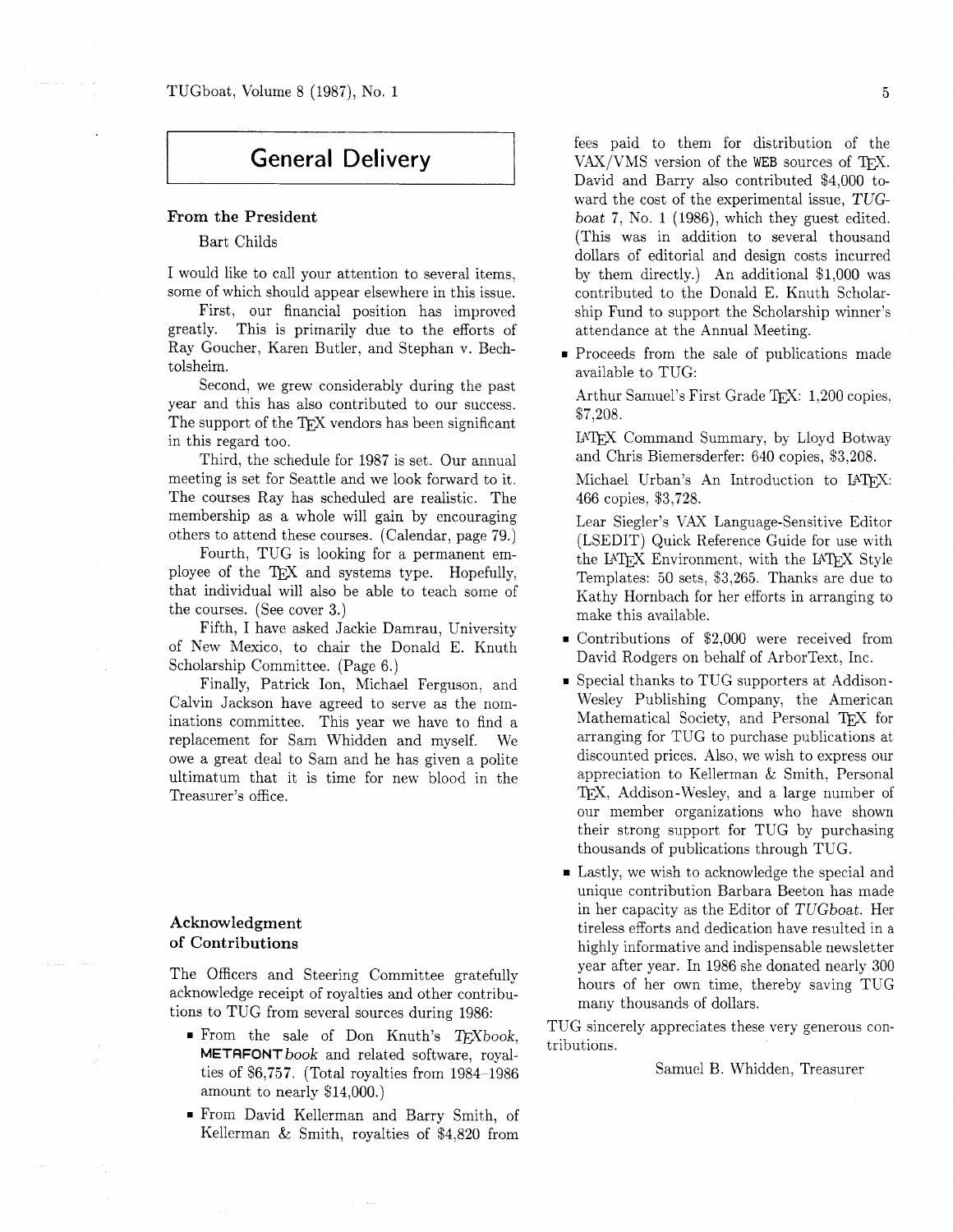# Donald E. Knuth Scholarship

TUG is pleased to announce the Second Annual "Donald E. Knuth Scholarship" competition. This year two Scholarships will be awarded. The awards consists of an all-expense-paid trip to TUG'S 1987 Annual Meeting and the Short Course offered immediately following the meeting. Funding for one of the scholarships will be provided by Personal TFX, Inc., Mill Valley, California, and the other by the T<sub>F</sub>X Users Group. The competition is open to all 1987 TUG members holding support positions that are secretarial. clerical or editorial in nature.

To enter the competition, applicants should submit to the Scholarship Committee by May 15. 1987, the input file and final  $T_F X$  output of a project that displays originality, knowledge of TEX, and good TEXnique. The project may make use of a macro package, either a public one such as IATFX or one that has been developed locally; such a macro package should be identified clearly. Such features as sophisticated use of math mode. of macros that require more than "filling in the blanks", or creation and use of new macros will be taken as illustrations of the applicant's knowledge. Along with the  $T_F X$ files, each applicant should submit a letter stating his/her job title, with a brief description of duties and responsibilities, and affirming that he/she will be able to attend the Annual Meeting and Short Course at the University of Washington, Seattle, Washington, August 24-28, 1987.

Selection of the scholarship recipient will be based on the TEX sample. Judging will take place May 16-June 15, and the winner will be notified by mail after June 16.

The Scholarship Committee consists of Jackie Damrau. University of New Mexico, chairperson; Laurie Mann, Stratus Computer; Anne Smith, Fairchild CIM Engineering: and Nelson Beebe, University of Utah. All applications should be submitted to the Committee at the following address:

Jackie Damrau

Department of Mathematics and Statistics University of New Mexico Albuquerque, New Mexico 87131

#### It happened

Don Knuth 26 January 87

After 14 months with no bug reports, I was getting pretty confident that we could declare TEX to be bug-free. But Saturday night I tried something different (for me) and guess what: There will be a version 2.1.

If you have a tendency to type a space after a hyphen or a dash, you might not have been getting optimum line breaks, since TFX didn't compute the correct 'badness' of the line following such a break. The incorrect badnesses tended to be masked off because they were associated with an extra penalty; but they could give strange behavior. I'm so sorry.

The reward for the next bug will be \$40.96.

Editor's note: This item appeared first in T<sub>E</sub>Xhax. and is reprinted with permission. The changes for version 2.1 are included in the current edition of Computers & Typesetting: Errata and changes, among the changes to Volume B, dated 1/28/87. Don had sent the details "to all the main implementors" by the end of January, so by the time you read this. the new version should be available for most implementations; check with your supplier or site coordinator for details.